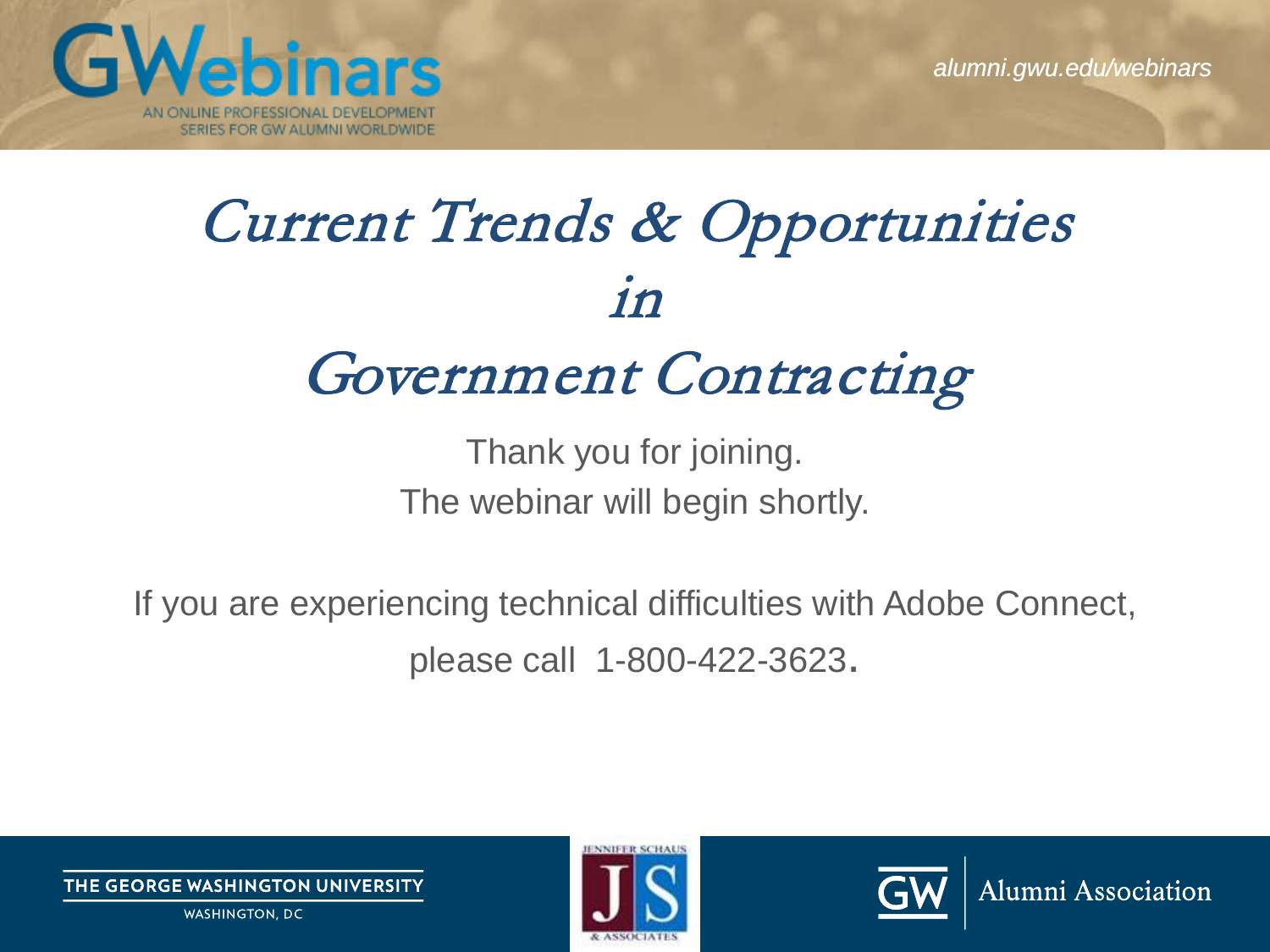Alumni Association



#### Current Trends & Opportunities  $1n$

#### Government Contracting



Presented by: **Neal J. Couture, CPCM, CAE,** Director, Government Procurement Law & Business Programs The George Washington University Law School



#### **Jennifer Schaus,**

Founder & Principal of Jennifer Schaus & Associates

October 1, 2014  $12:00 - 1:00$  pm EDT

THE GEORGE WASHINGTON UNIVERSITY

**WASHINGTON, DC** 



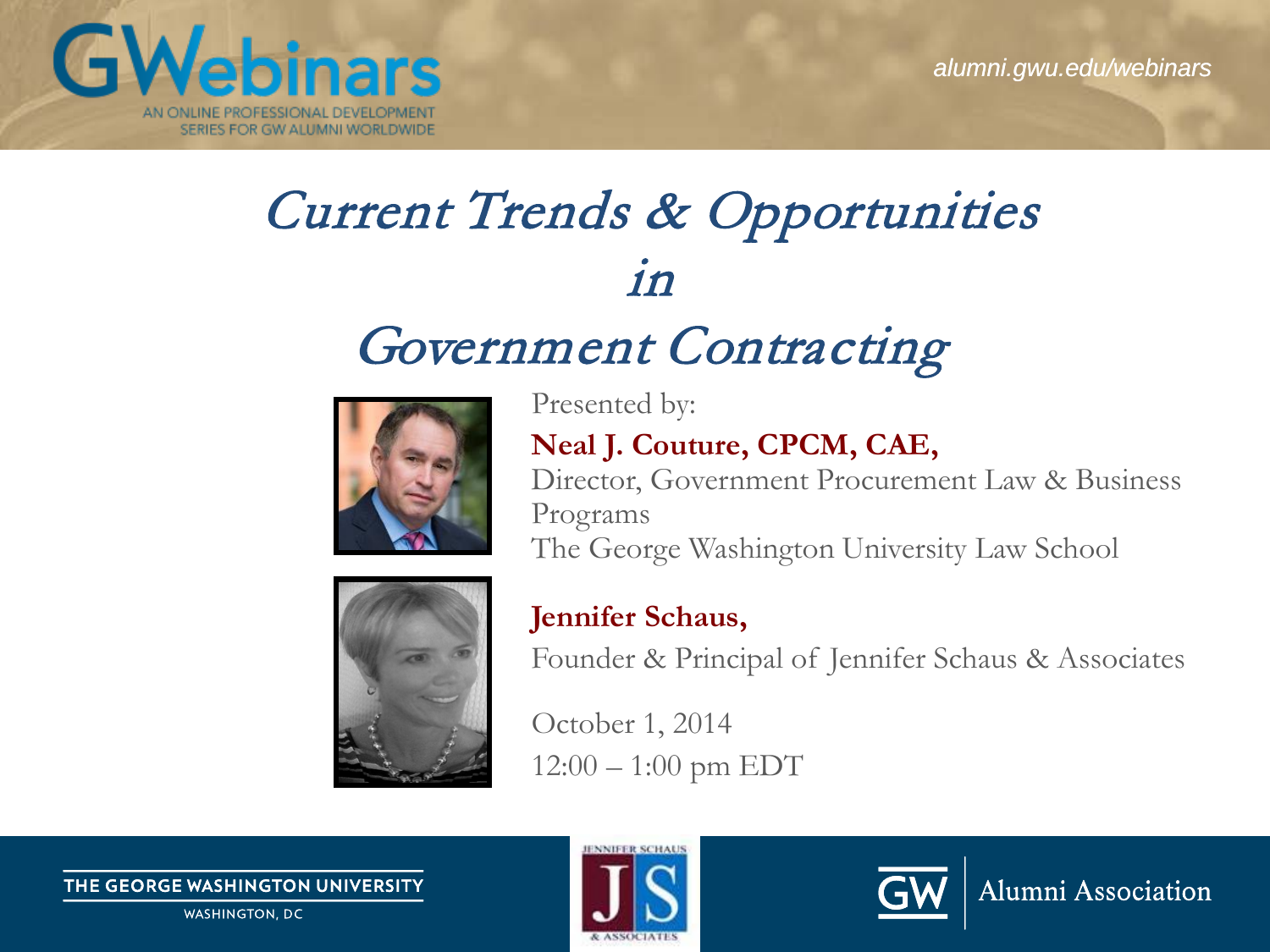

# **I. Agenda**

THE GEORGE WASHINGTON UNIVERSITY

WASHINGTON, DC



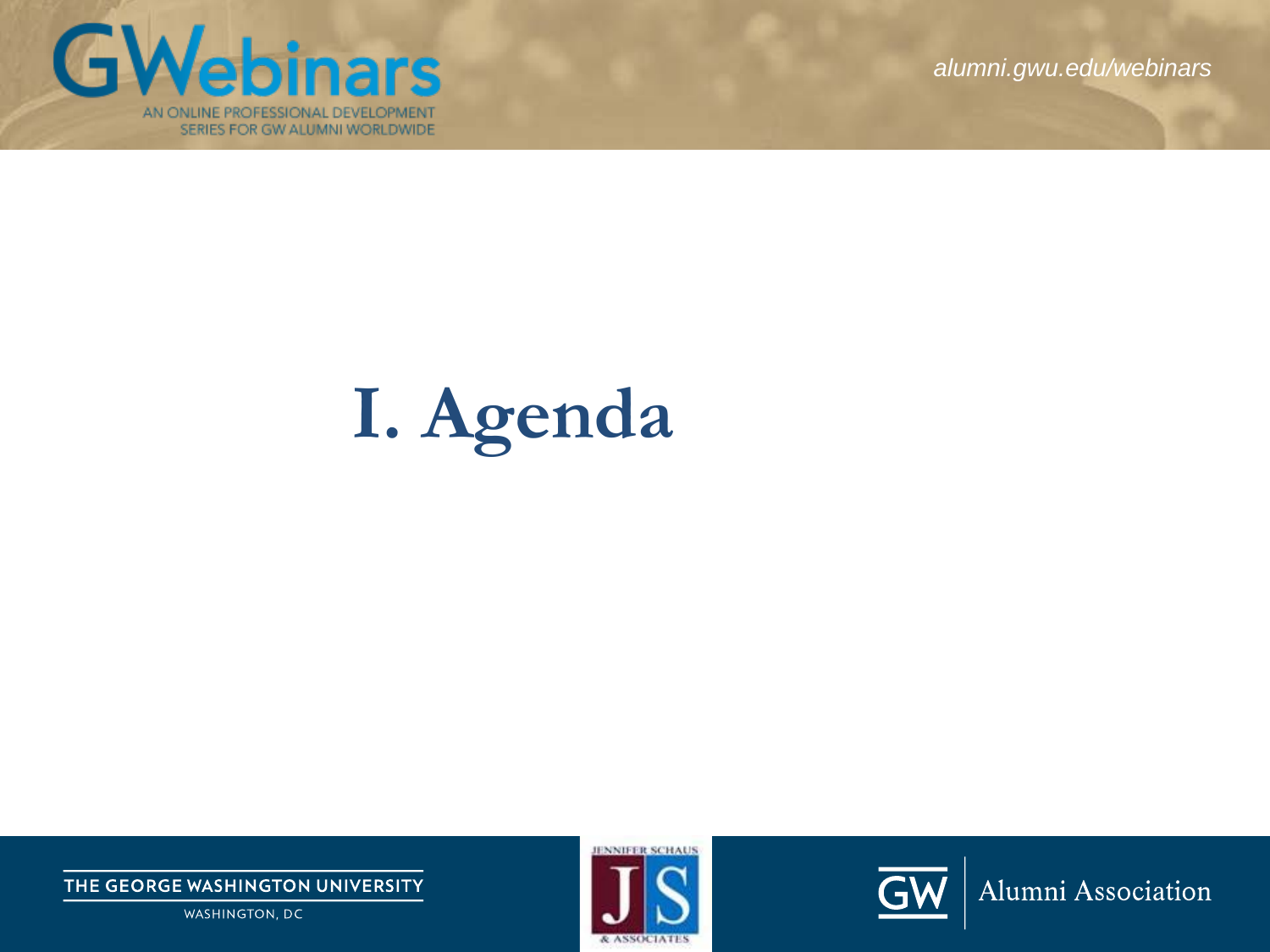

Alumni Association

## **Agenda**

- Federal Contracting Basics
- LPTA
- FSSI
- Small Business Set-Asides
- Conclusions & Outlook





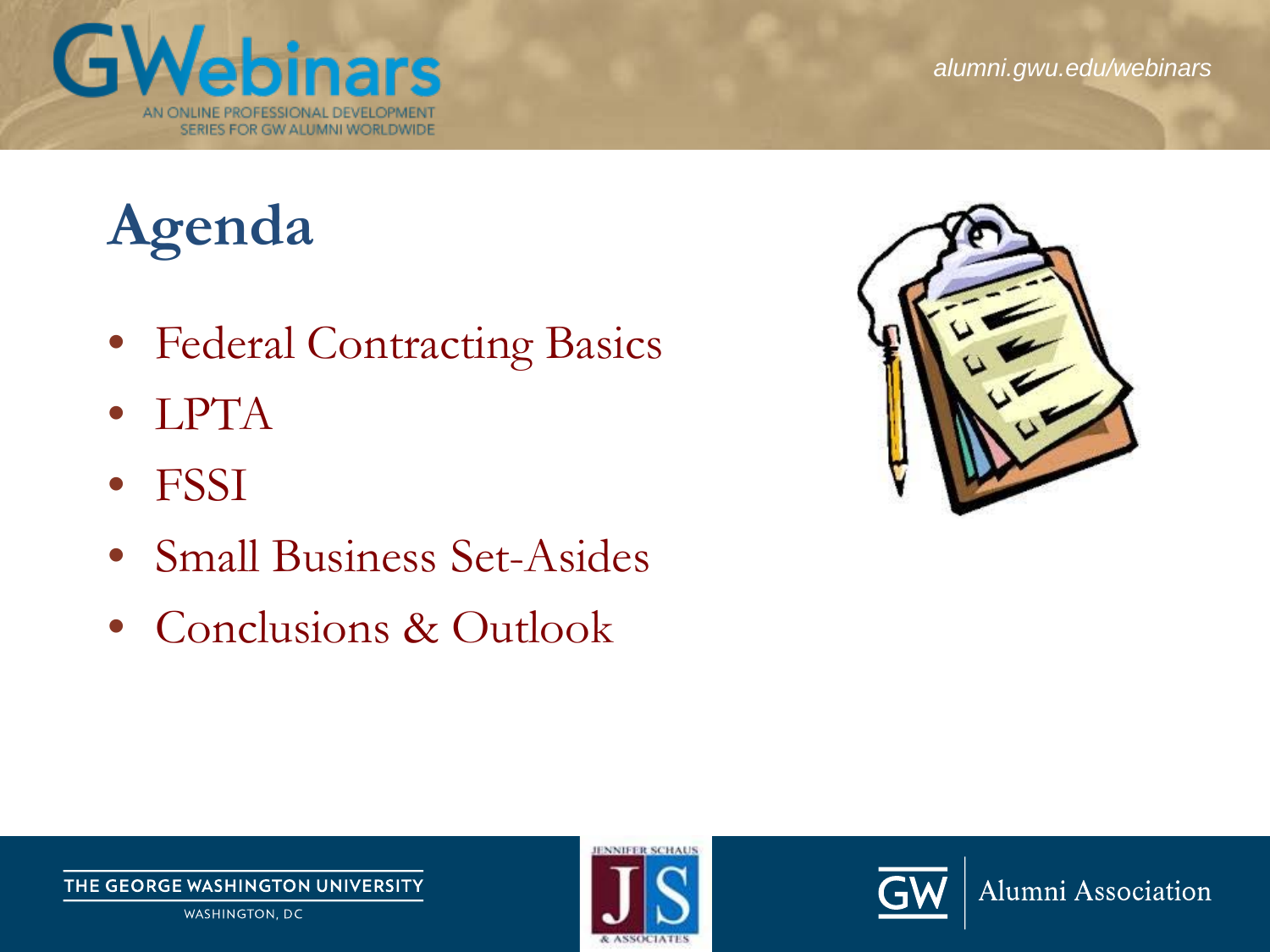

# **II. Federal Contracting Basics**

THE GEORGE WASHINGTON UNIVERSITY

WASHINGTON, DC



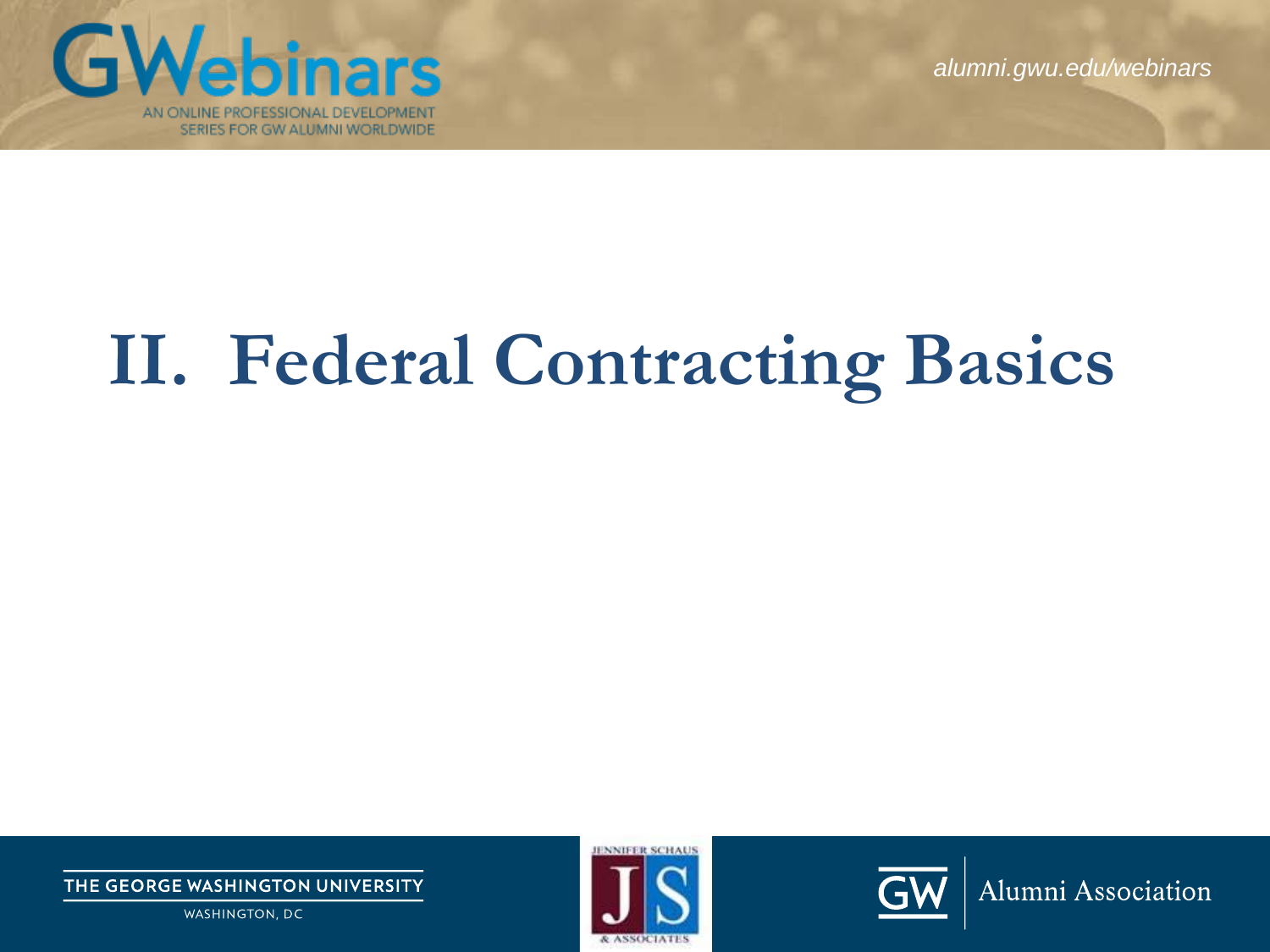Alumni Association



#### **The US Federal Government**

World's Largest Purchaser of Goods / Services Over \$500B Annually Airplanes to Dentists to Zippers Processes, Paperwork, Past Performance Regulated by FAR – Federal Acquisition Regulation Price Sensitive



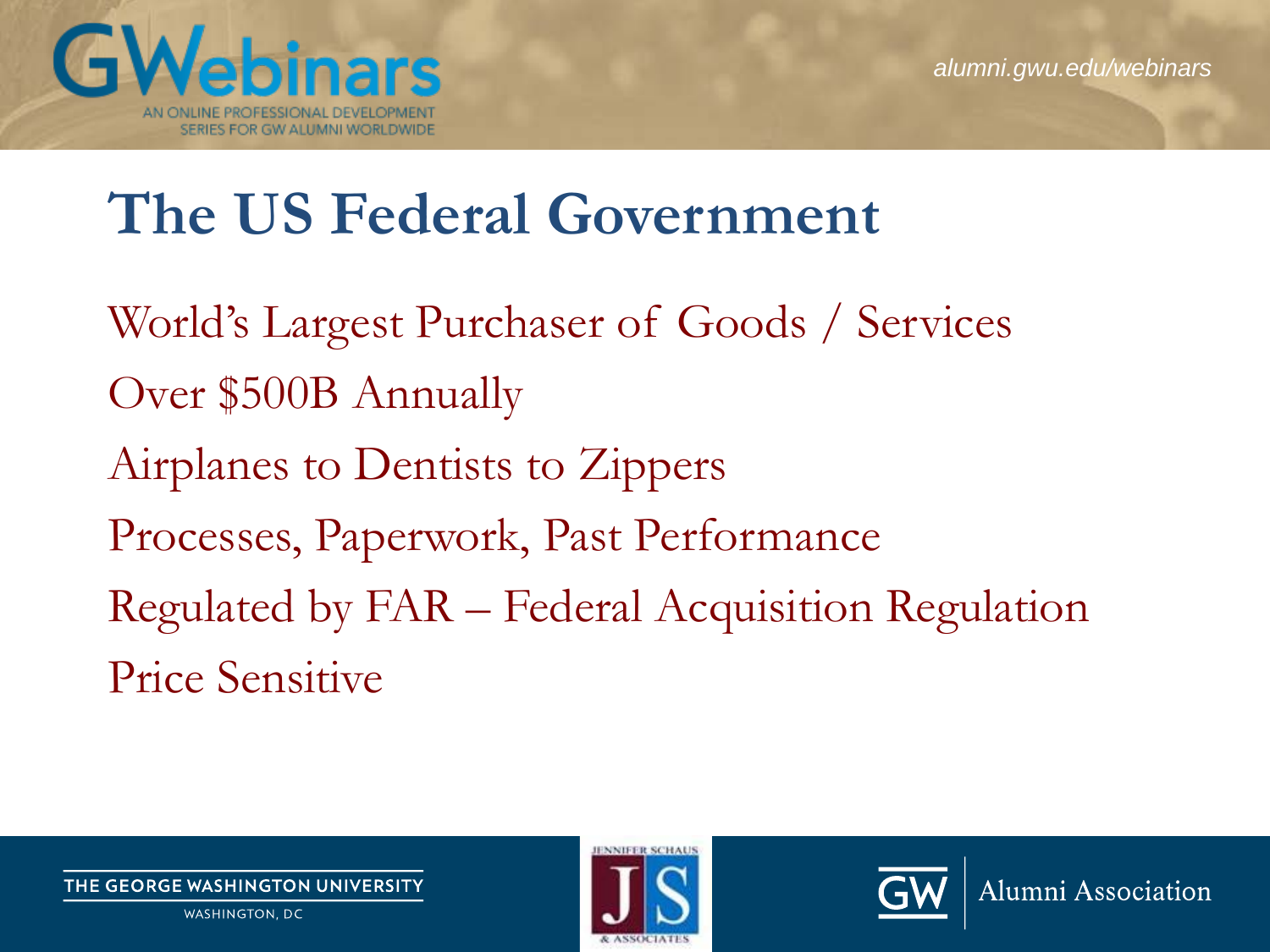**GWebinars** AN ONLINE PROFESSIONAL DEVELOPMENT SERIES FOR GW ALUMNI WORLDWIDE

*alumni.gwu.edu/webinars*

# **III. LPTA**

# **Lowest Price Technically Acceptable**

THE GEORGE WASHINGTON UNIVERSITY

WASHINGTON, DC



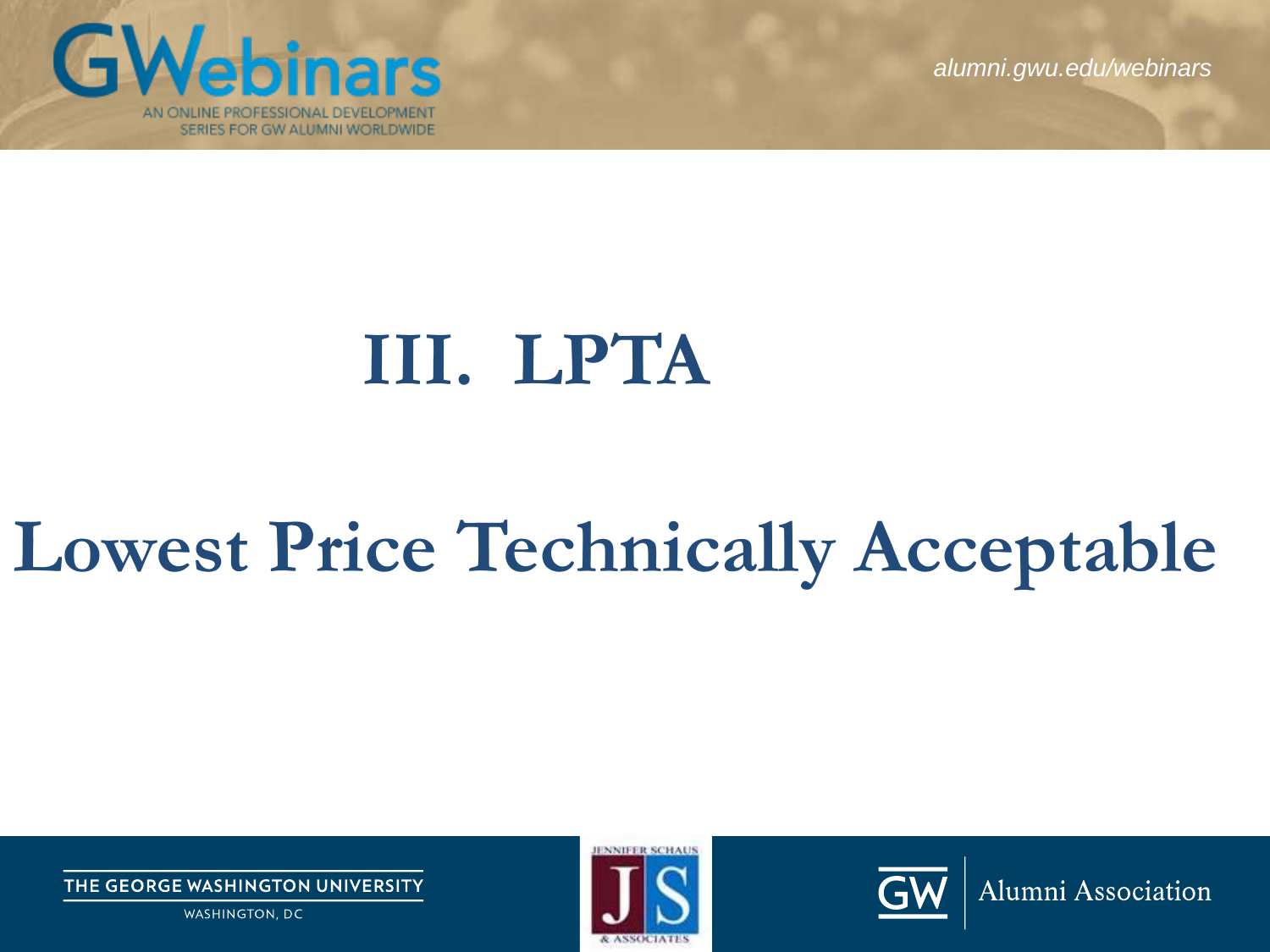

#### **Source selection**

- FAR Part 15 Contracting By Negotiation
- 

- Best value continuum
- The tradeoff process
- Evaluation of risk
- Section L of Solicitation Instructions, conditions, and notices to offerors or respondents
- Section M of Solicitation Evaluation Factors for Award

**IE GEORGE WASHINGTON UNIVERSITY** WASHINGTON, DC



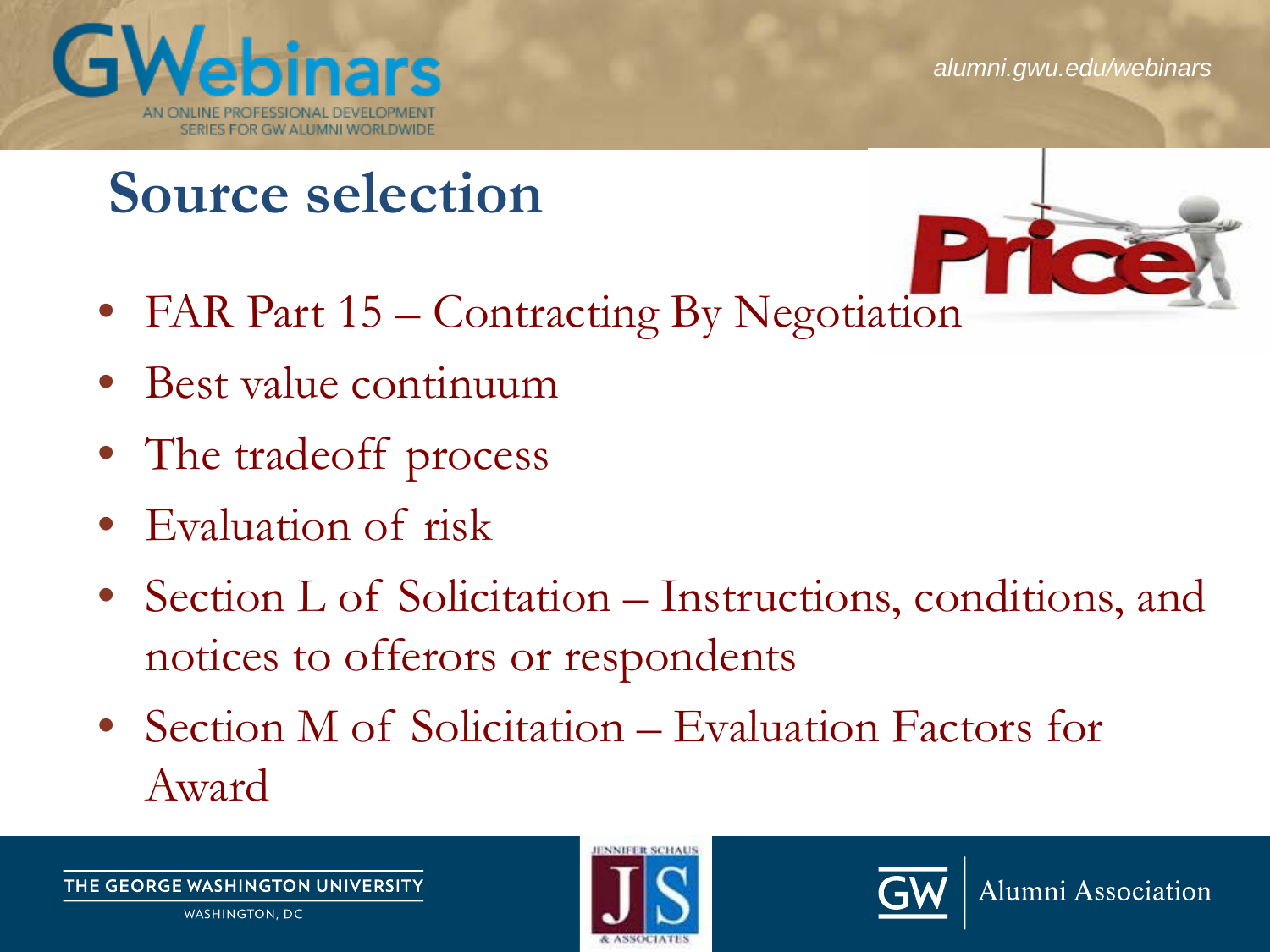

### **LPTA**



- LPTA is one method of obtaining best value
- Selection of the technically acceptable proposal with the lowest evaluated price
- Solicitation specifies evaluation factors that establish the requirements of acceptability.
- Selection is based on meeting or exceeding the acceptability standards for non-cost factors.
- Past performance may be a factor.

THE GEORGE WASHINGTON UNIVERSITY WASHINGTON, DC



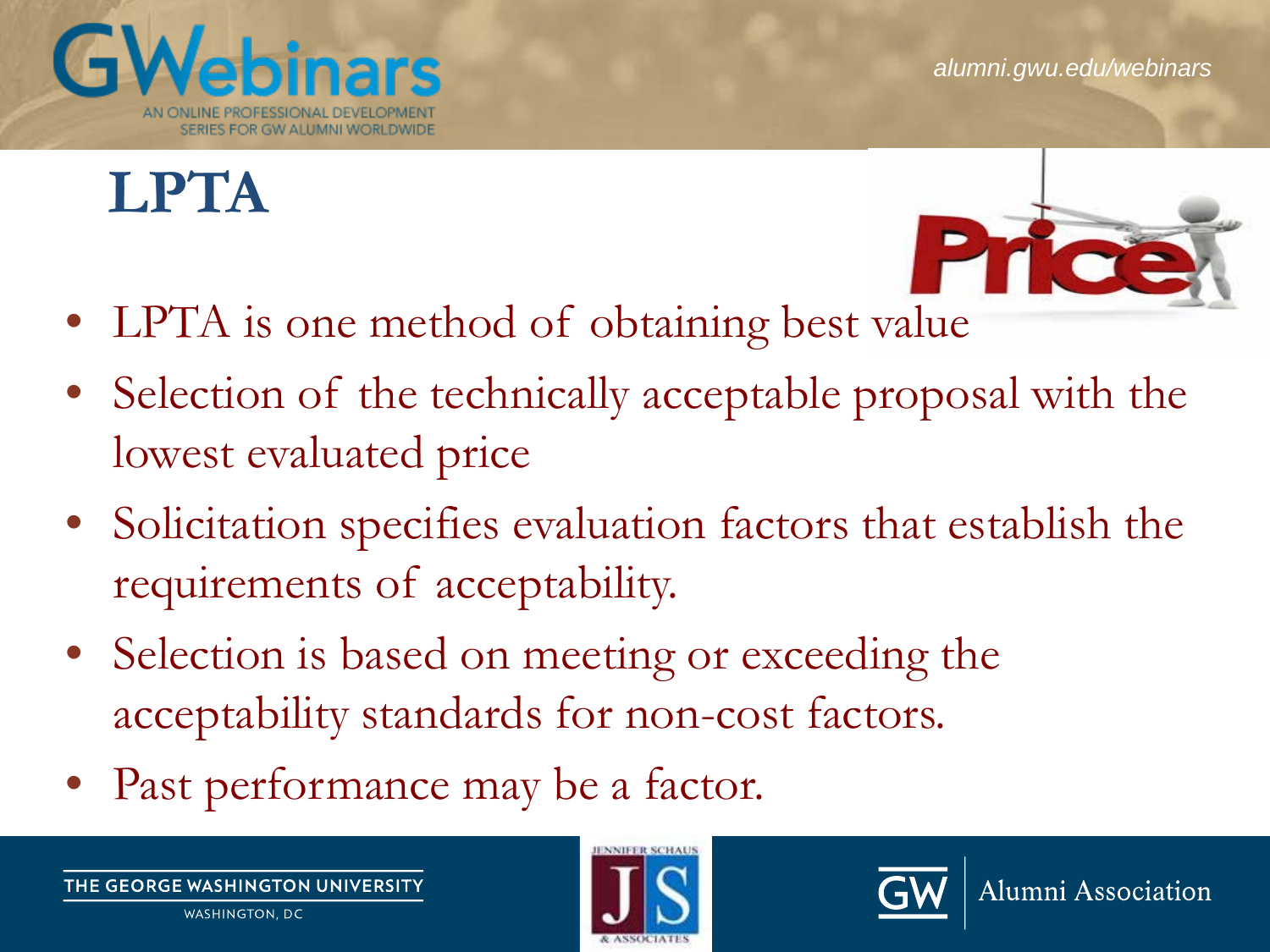#### **LPTA**

SERIES FOR GW ALUMNI WORLDWIDE

G



- Advantages vs. disadvantages
- Policy vs. reality in the field
- Decreased budgets Do more with less
- Contractors essentially "buying contracts"
- No innovation



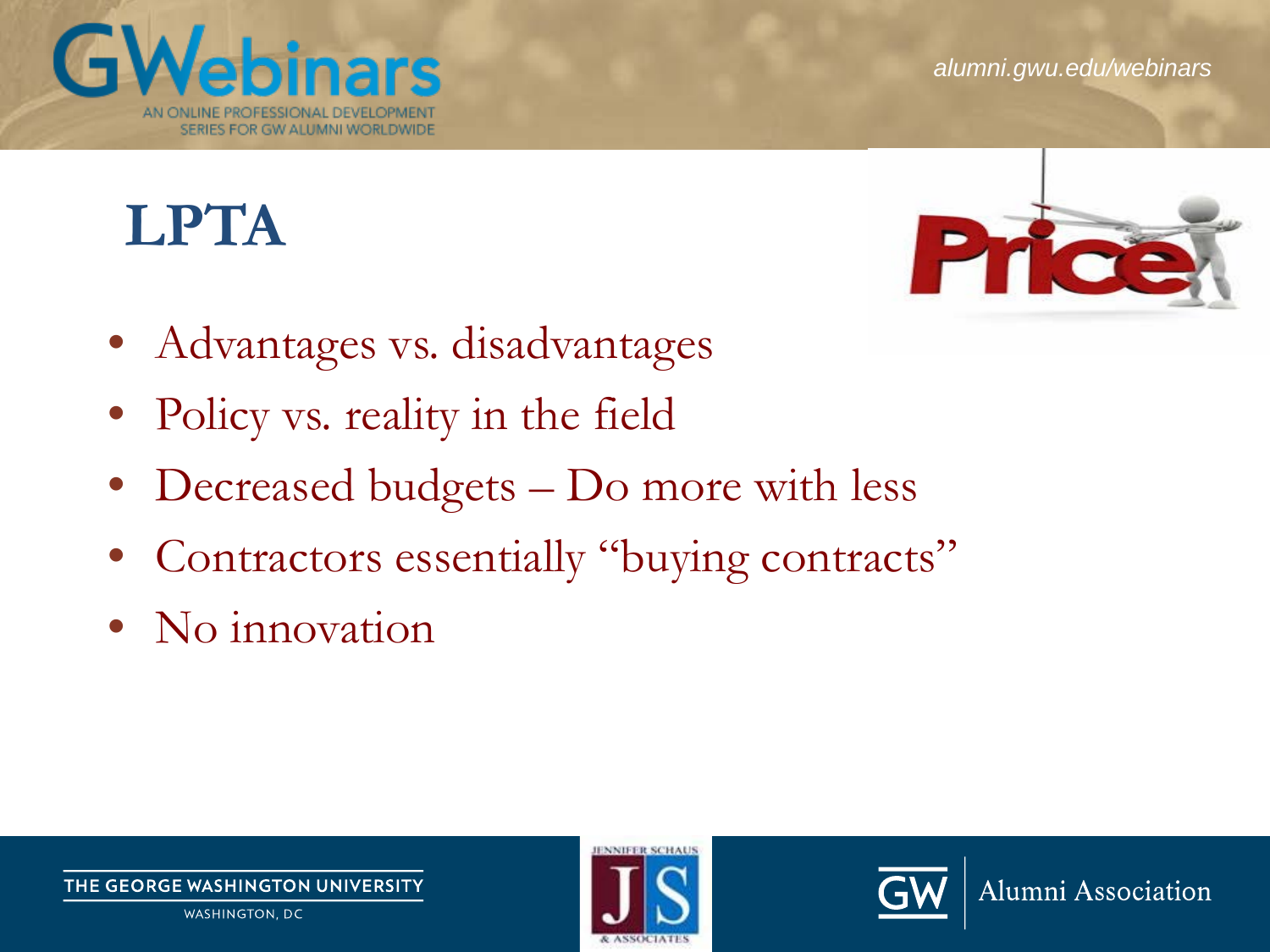

# **IV. FSSI Federal Strategic Sourcing Initiative**

THE GEORGE WASHINGTON UNIVERSITY

WASHINGTON, DC



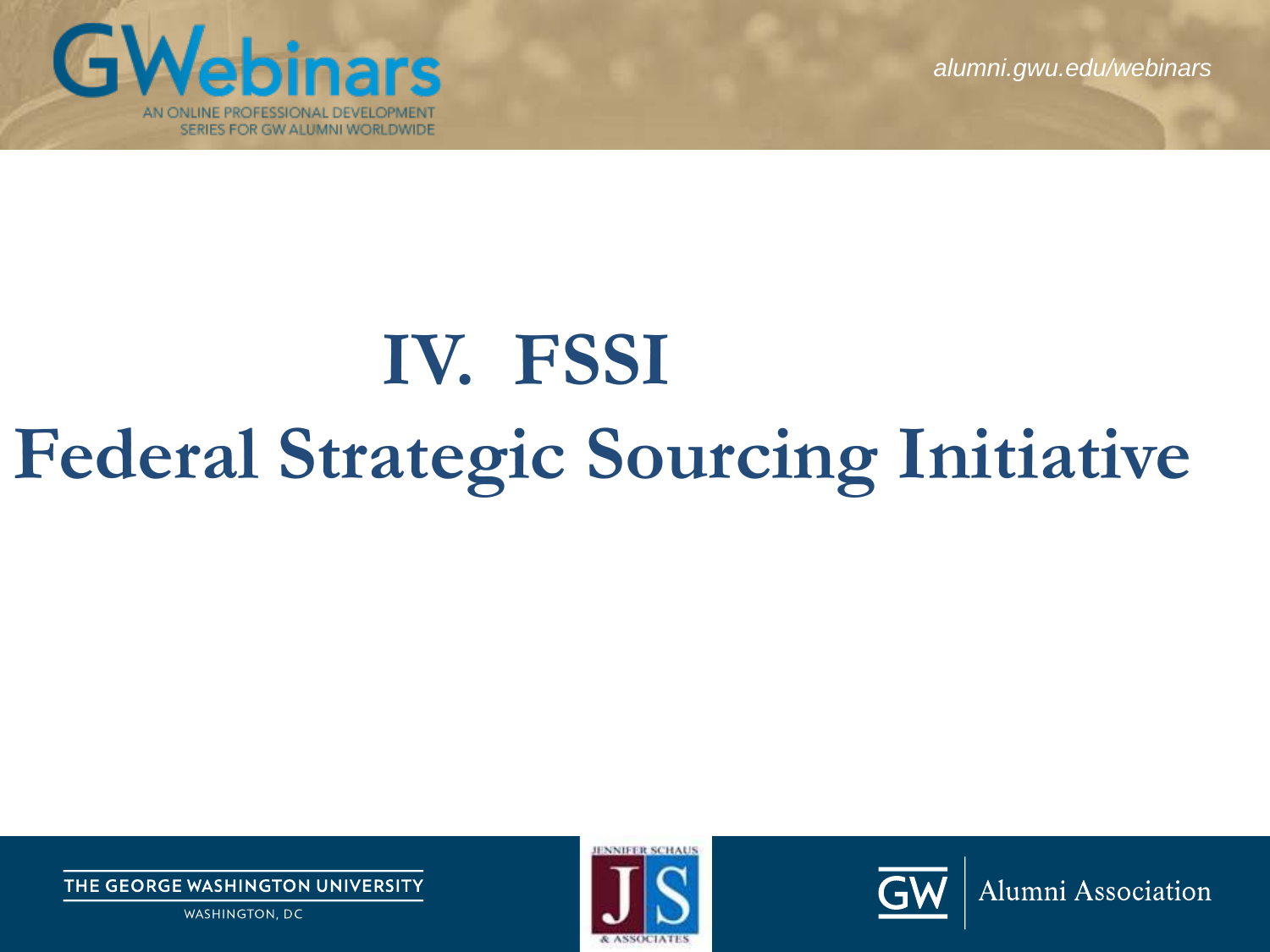#### G SERIES FOR GW ALUMNI WORLDWIDE

## **FSSI**

- Used in State / Local Govts 30 states
- Focused on GSA Schedule Community
- Limits # of Vendors / Suppliers
- Lower cost to govt / tax payers
- $RISK = Shuts door on small biz$



Alumni Association



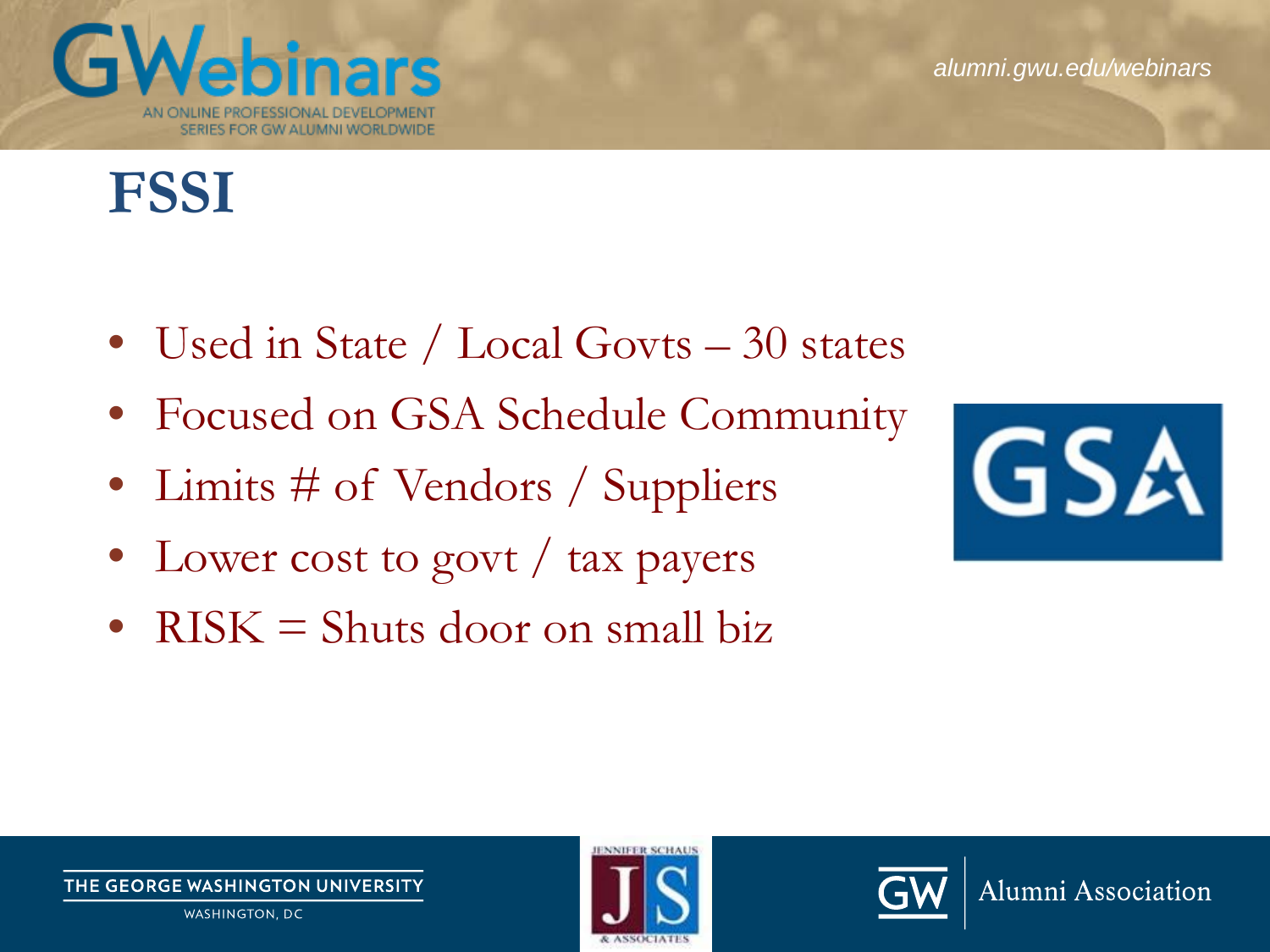# **GSA, General Services Administration 1 - PBS = Real Estate**

- **2 - Schedules = Acquisitions**
	- Vendor Short List, MAS
	- GWAC / IDIQ

*<u>ebinars</u>* 

SERIES FOR GW ALUMNI WORLDWIDE

- Pre-Vetted Companies
- Segmented by Product / Service
- 99% based on (lowest) Price





GV





**GSA**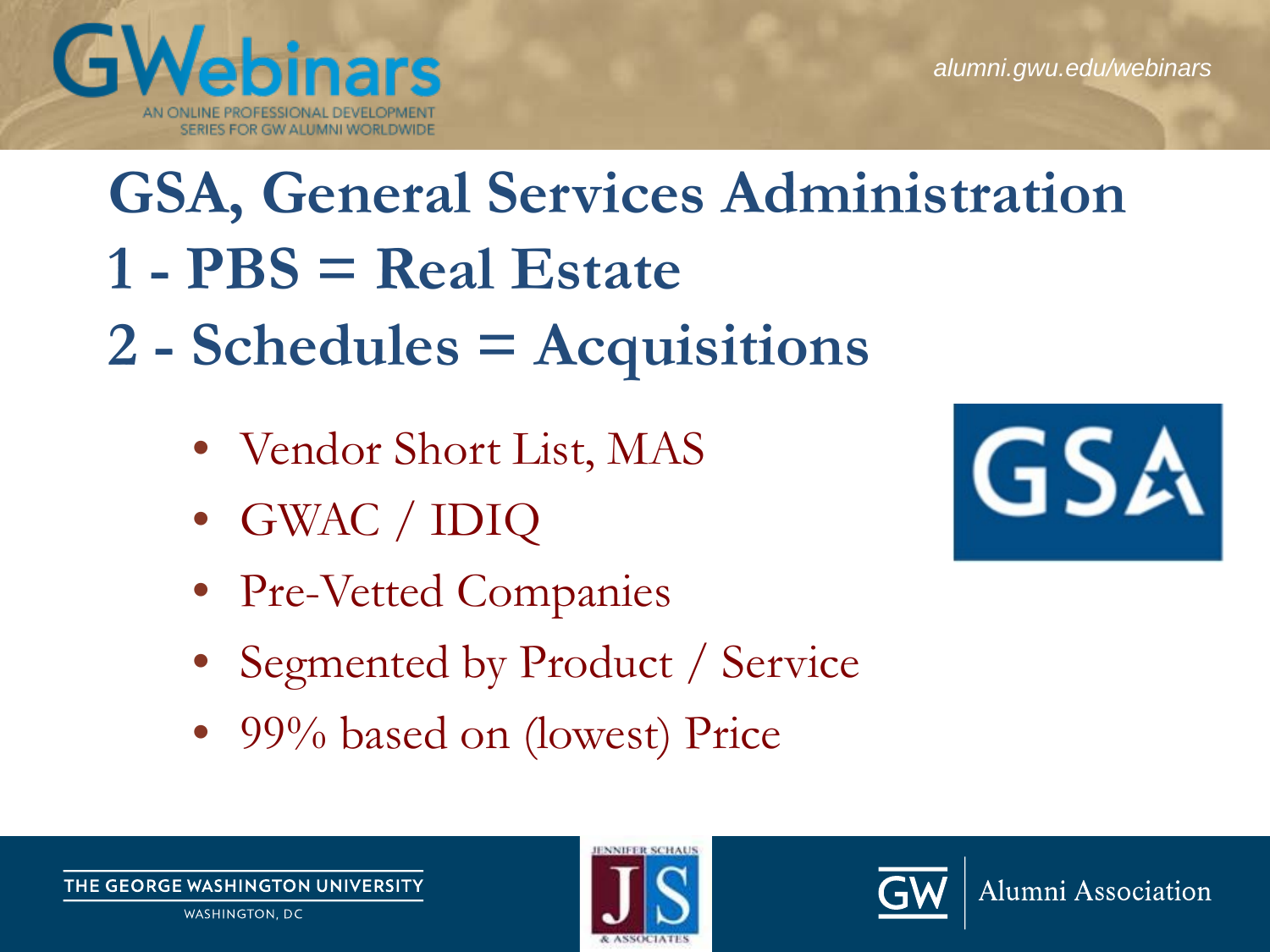

#### **Current State of GSA / FSSI**

- 20k Vendors 80/20 Rule
- Sales Requirements \$25k
- Price Discrepancies for same items
- Office Products & Jan San (GSA Sched 75)
- Coming Soon Services!







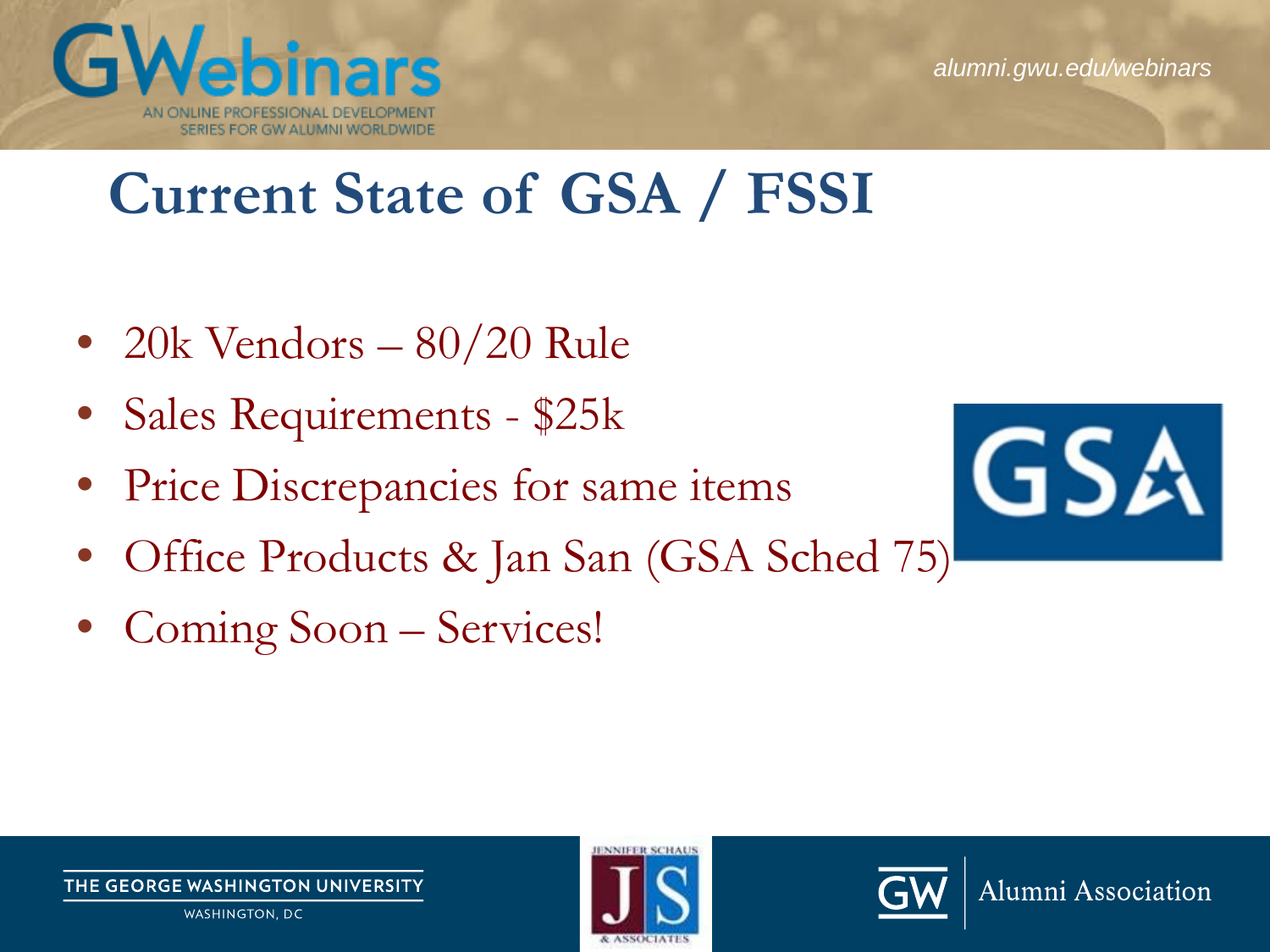

# **V. Small Business Set-Asides**

THE GEORGE WASHINGTON UNIVERSITY

WASHINGTON, DC



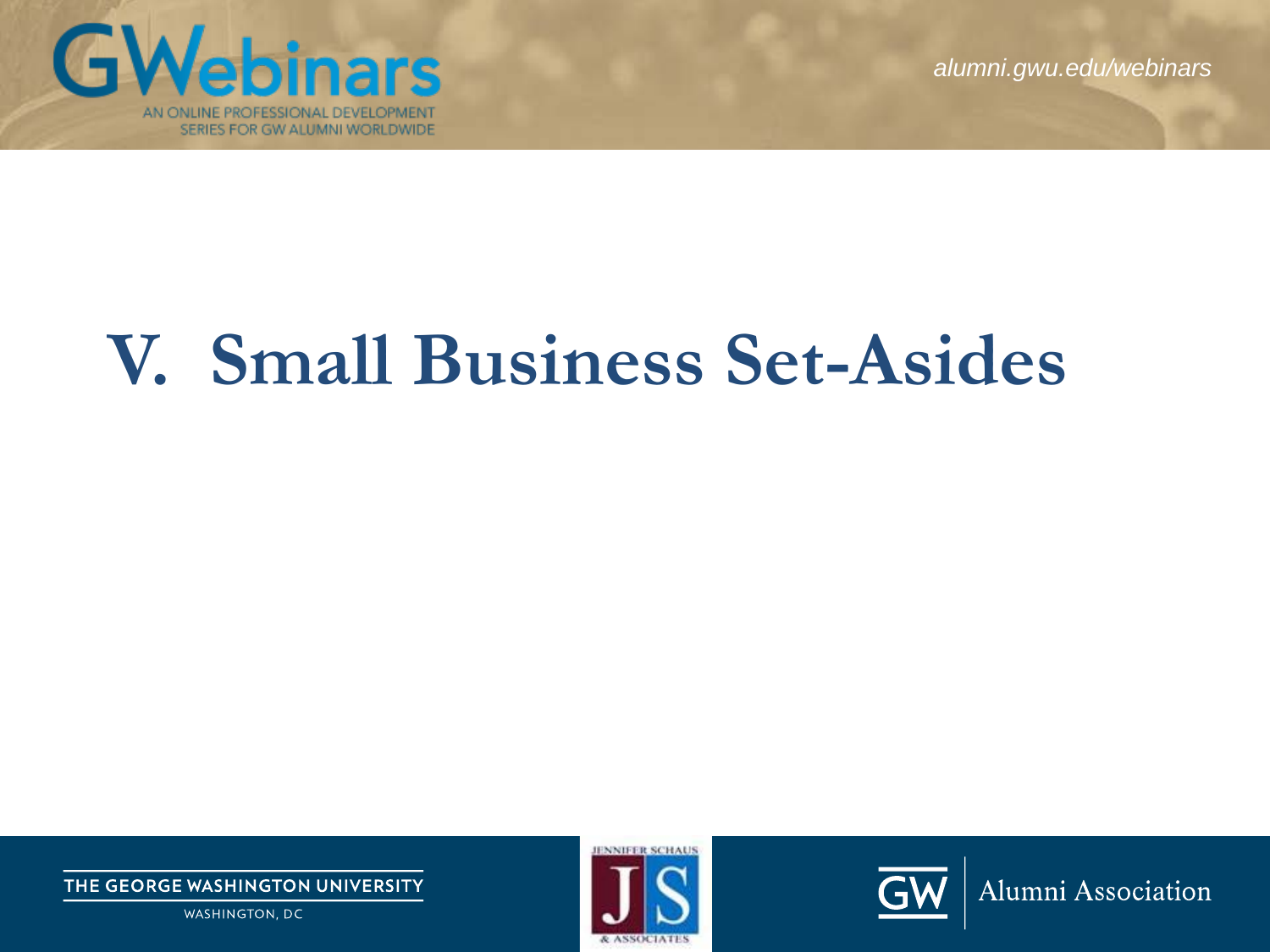



#### **[Small Busi](http://www.google.com/url?sa=i&rct=j&q=&esrc=s&source=images&cd=&cad=rja&uact=8&docid=T6XR2P3tNlxUzM&tbnid=Xf4ireWVJUm-jM:&ved=0CAcQjRw&url=http%3A%2F%2Fwww.acqnotes.com%2FTasks%2FPurchasing%2520Small%2520Business%2520Overview.html&ei=_w4sVIL7D_DGsQSOvICYDQ&bvm=bv.76477589,d.aWw&psig=AFQjCNGDPgPMkwBXDmd1YZDlFa0Jjb6idA&ust=1412259953929040)ness Set-Asides**

- Small Business Programs = FAR Part 19
- Small Business Set-Asides = FAR Part 19.5
- Procurements  $$3k $150k$
- Excludes Sole Source
- Over \$150k [must be 2 small biz &](http://www.google.com/url?sa=i&rct=j&q=&esrc=s&source=images&cd=&cad=rja&uact=8&docid=T6XR2P3tNlxUzM&tbnid=Xf4ireWVJUm-jM:&ved=0CAcQjRw&url=http%3A%2F%2Fwww.acqnotes.com%2FTasks%2FPurchasing%2520Small%2520Business%2520Overview.html&ei=_w4sVIL7D_DGsQSOvICYDQ&bvm=bv.76477589,d.aWw&psig=AFQjCNGDPgPMkwBXDmd1YZDlFa0Jjb6idA&ust=1412259953929040) fair mkt price
- Multiple Award Set-Asides ie. GSA Scheds



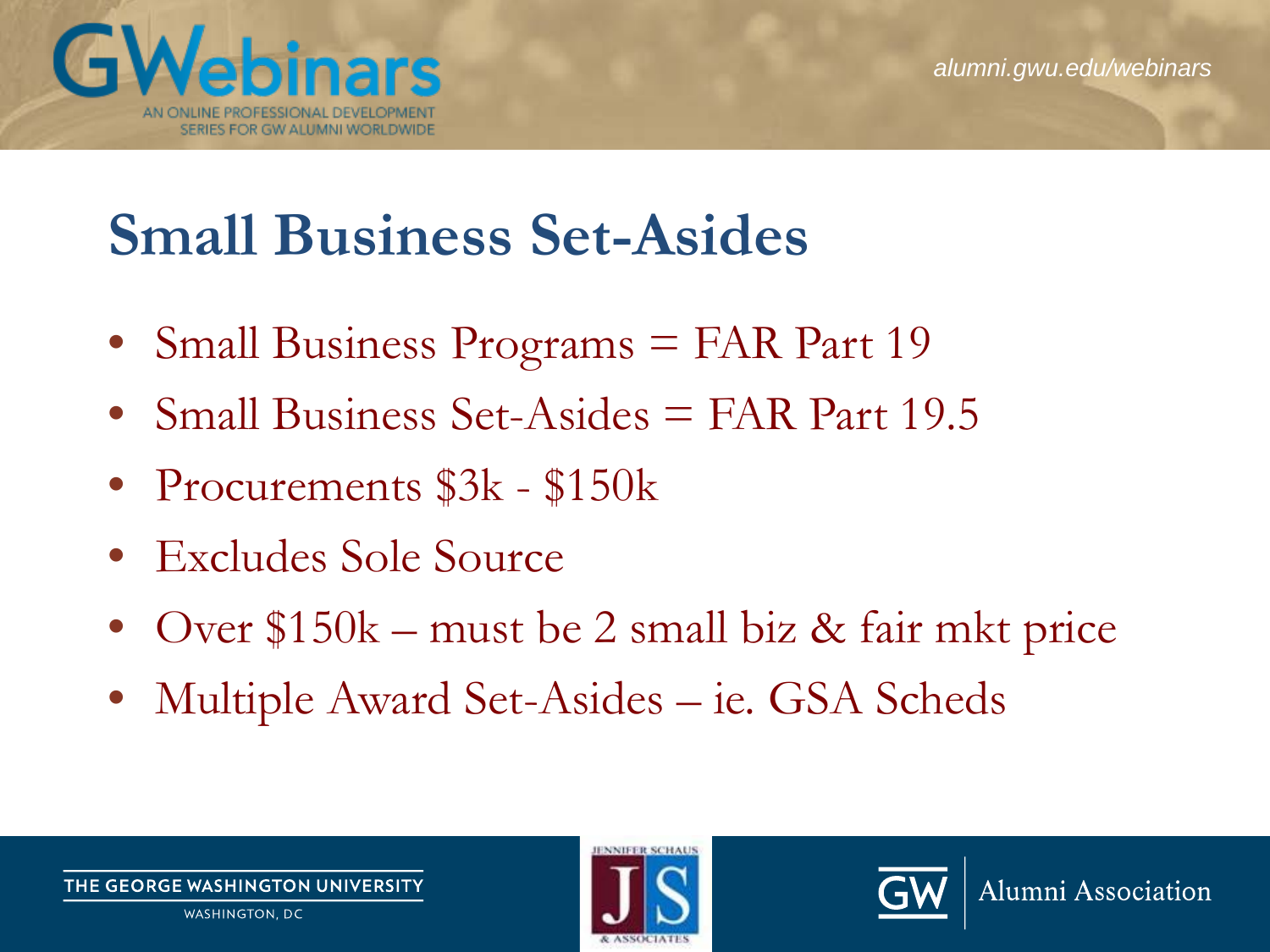

#### **Small Business Set-Asides**

- Small Business defined by SBA (NAICS Codes)
- Employees / \$ Revenues
	- Small
	- Women Owned
	- SDVO
	- Small, Disadvantaged
	- HUBZone



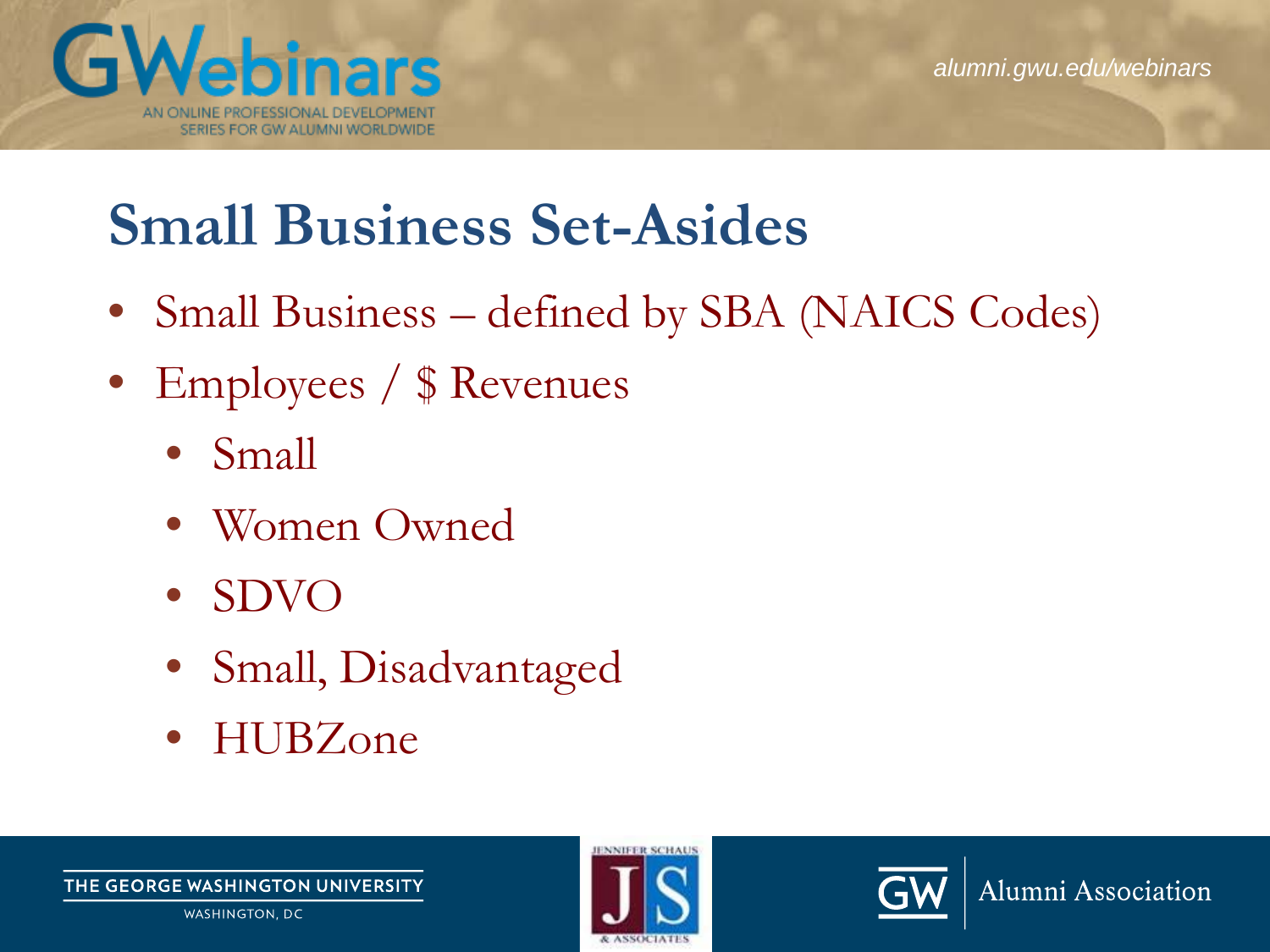

#### **Small Business Set-Asides**

- Goals are set by Dept of Commerce
- SBA Enforces
- Specific % goal towards each group
- SBA Score Card annual report / grade per agency



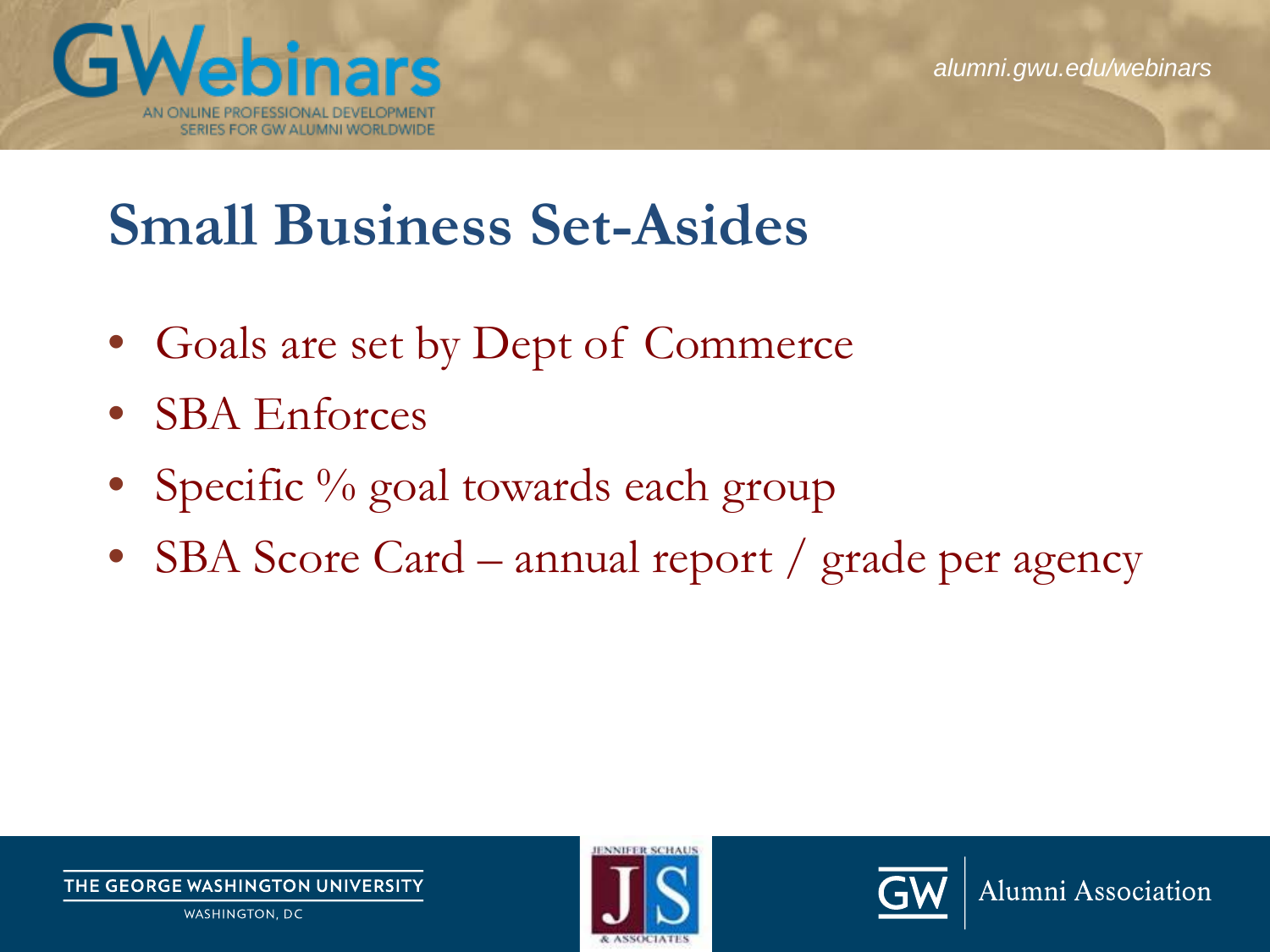

#### **Small Business Set-Asides**

- Processes & Paperwork for Certification
- Some have time limits (8a)
- Some may vary Census (HUBzone)
- Priority w/in agencies VA (Veterans first)



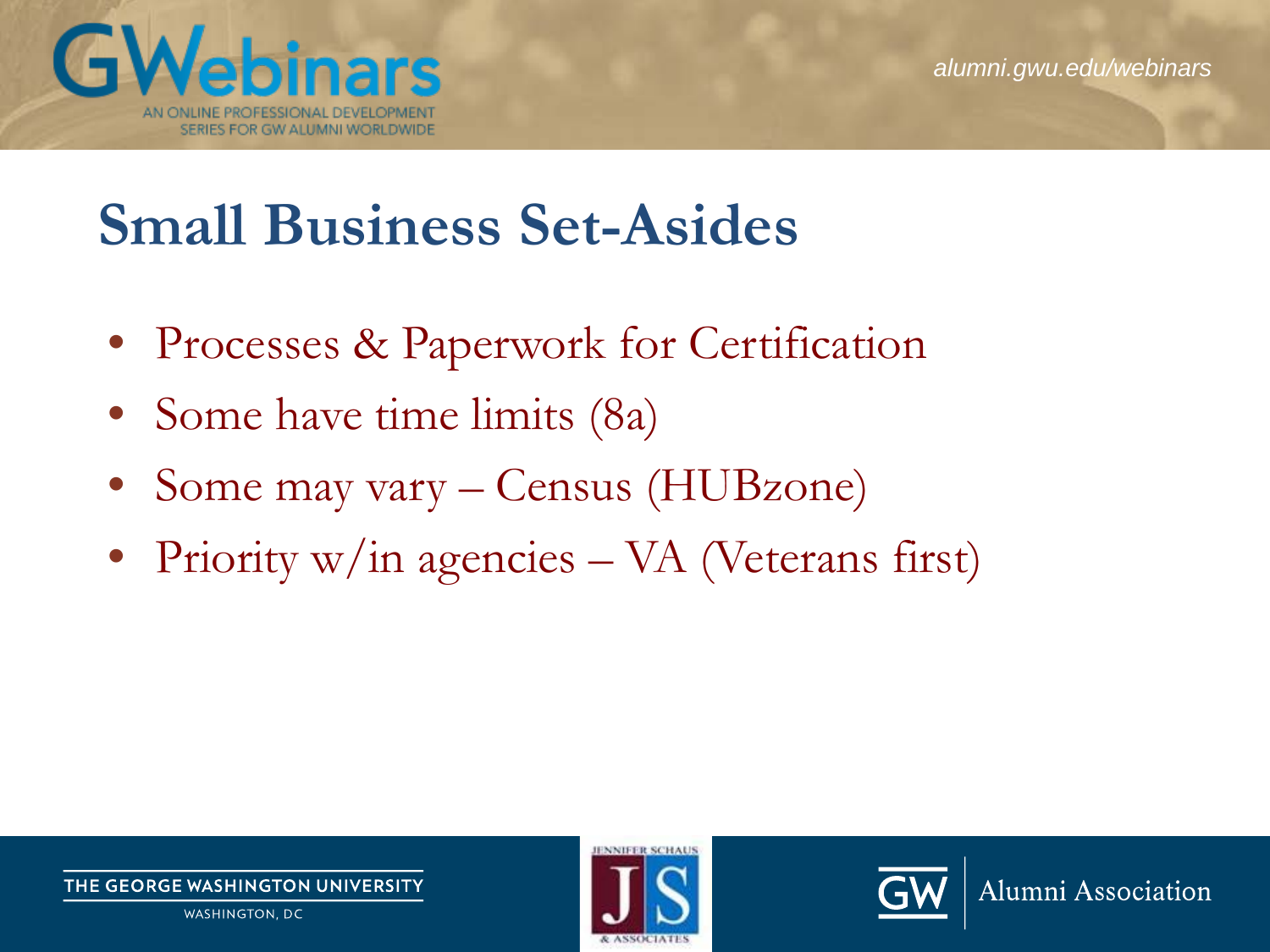

## **Small Business Set-Asides FY 13 GOALS**

- Small Business  $= 23\%$
- Women Owned  $= 5\%$
- Small Disadvantaged  $= 5\%$
- $SDVO = 3\%$
- HUBZone  $= 3\%$



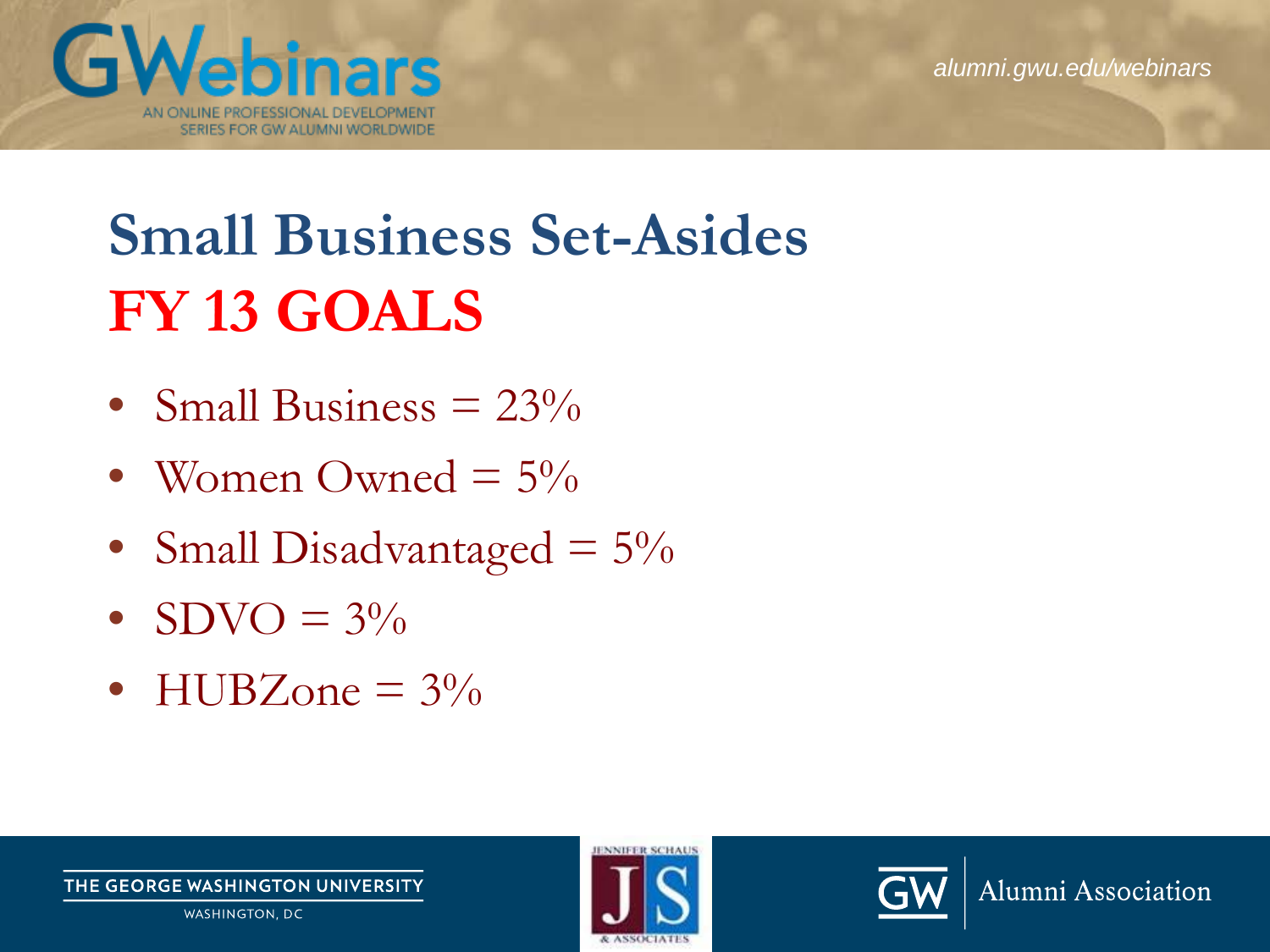

## **Small Business Set-Asides FY 13 GOALS - SubContracting**

- Small Business  $= 36\%$
- •Women Owned  $= 5\%$
- •Small Disadvantaged  $= 5\%$
- $\bullet$ SDVO =  $3\%$
- $\bullet$ HUBZone =  $3\%$



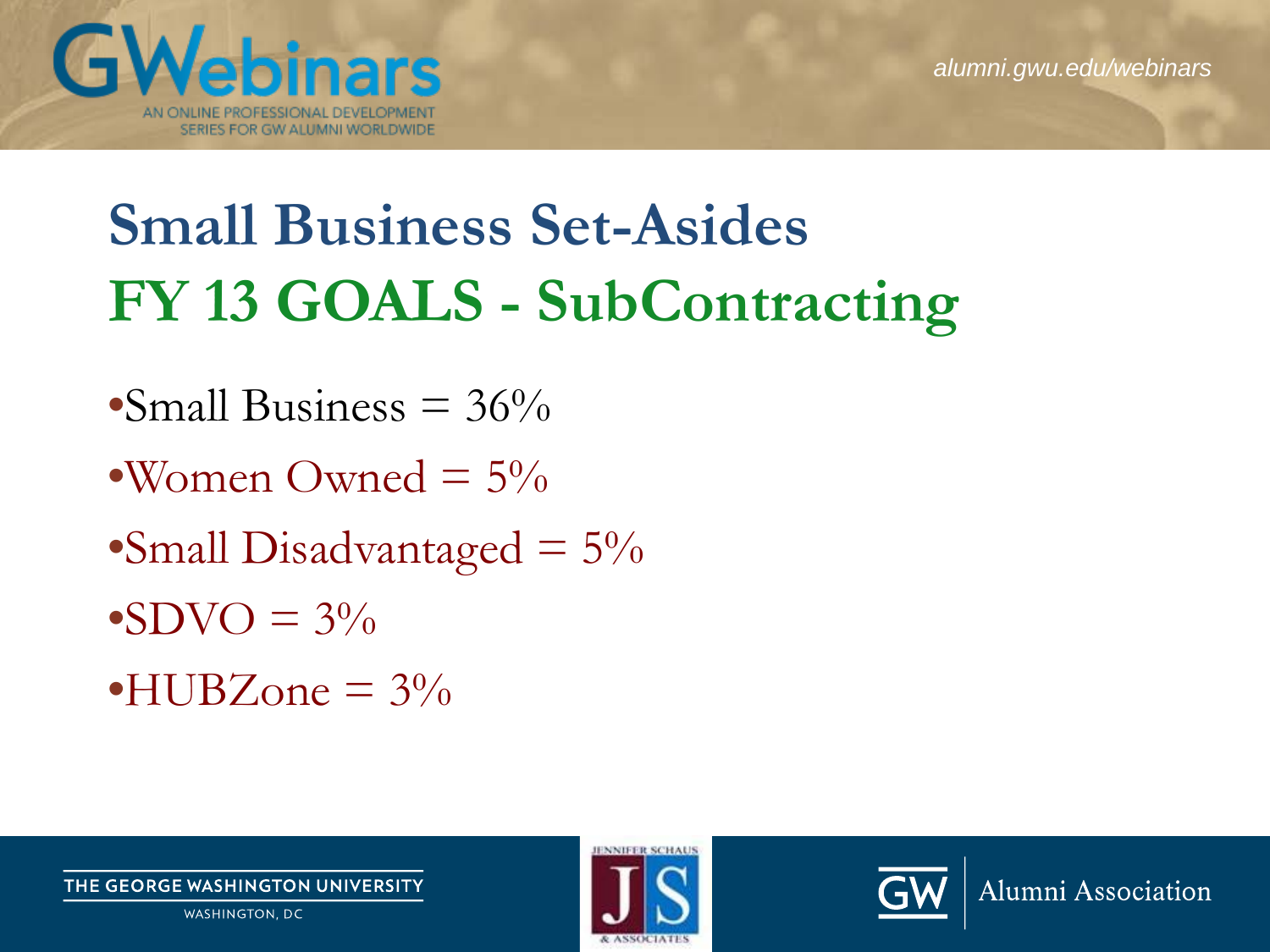



## **Small Business Set-Asides RESOURCES**

- SBA Advocate
- OSDBU Agency Advocates
- Associations lobby for legislation ie. Vet Force, WIPP, 8a Association, SDVO Council, etc.
- Primes sub-contracting goals
- Commercial Sector AT&T and others

THE GEORGE WASHINGTON UNIVERSITY WASHINGTON, DC



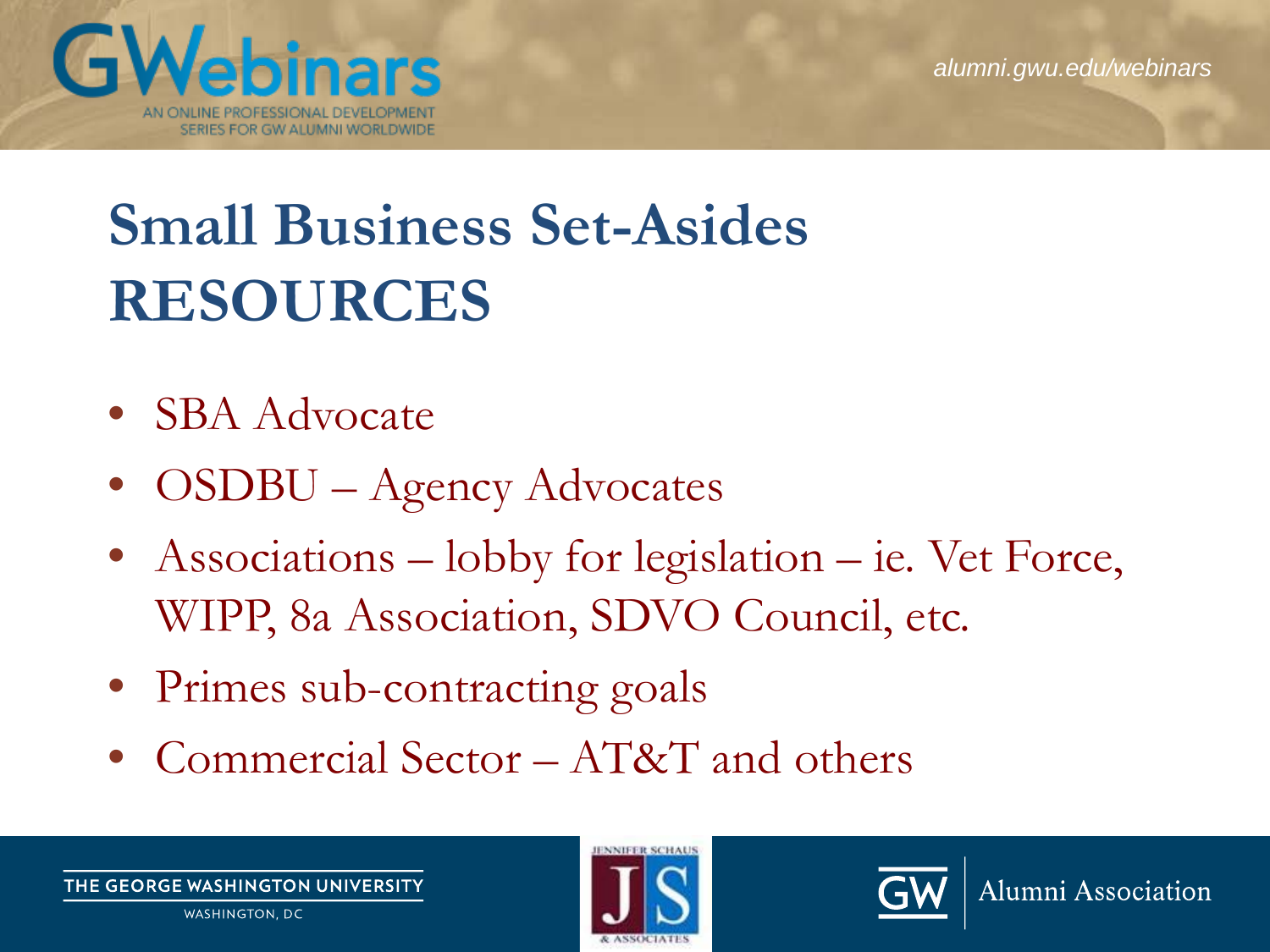

## **VI. Conclusions & Outlook**

THE GEORGE WASHINGTON UNIVERSITY

WASHINGTON, DC



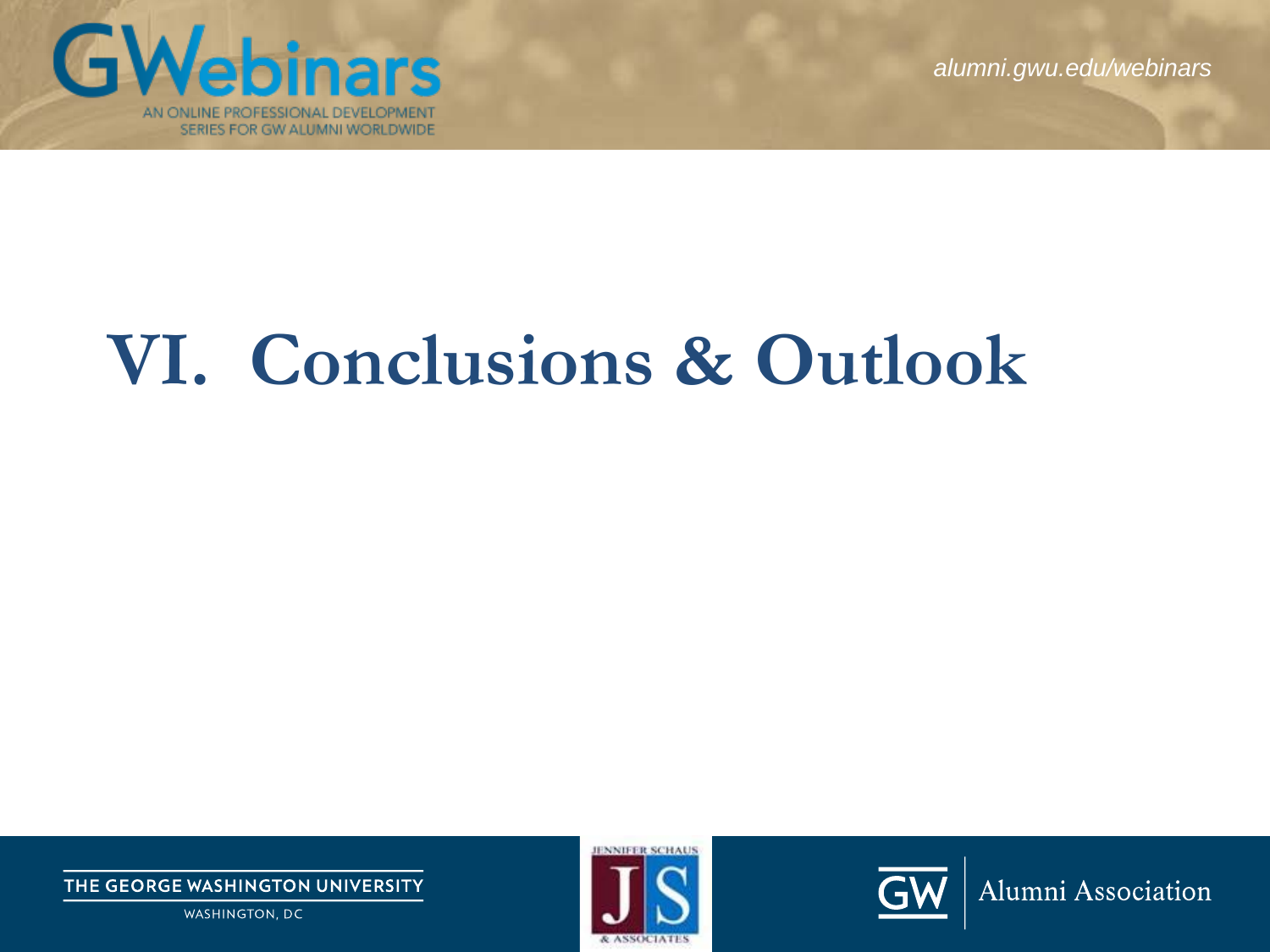#### **Nebinars** G SERIES FOR GW ALUMNI WORLDWIDE

#### **Conclusions**

- Govt Contracting not for everyone
- Know your "disadvantage advantages" (set-asides)
- Have a business plan
- Be strategic w time/money/effort
- **Diversify**
- Partnering / Teaming
- Pricing strategy matters!



Alumni Association



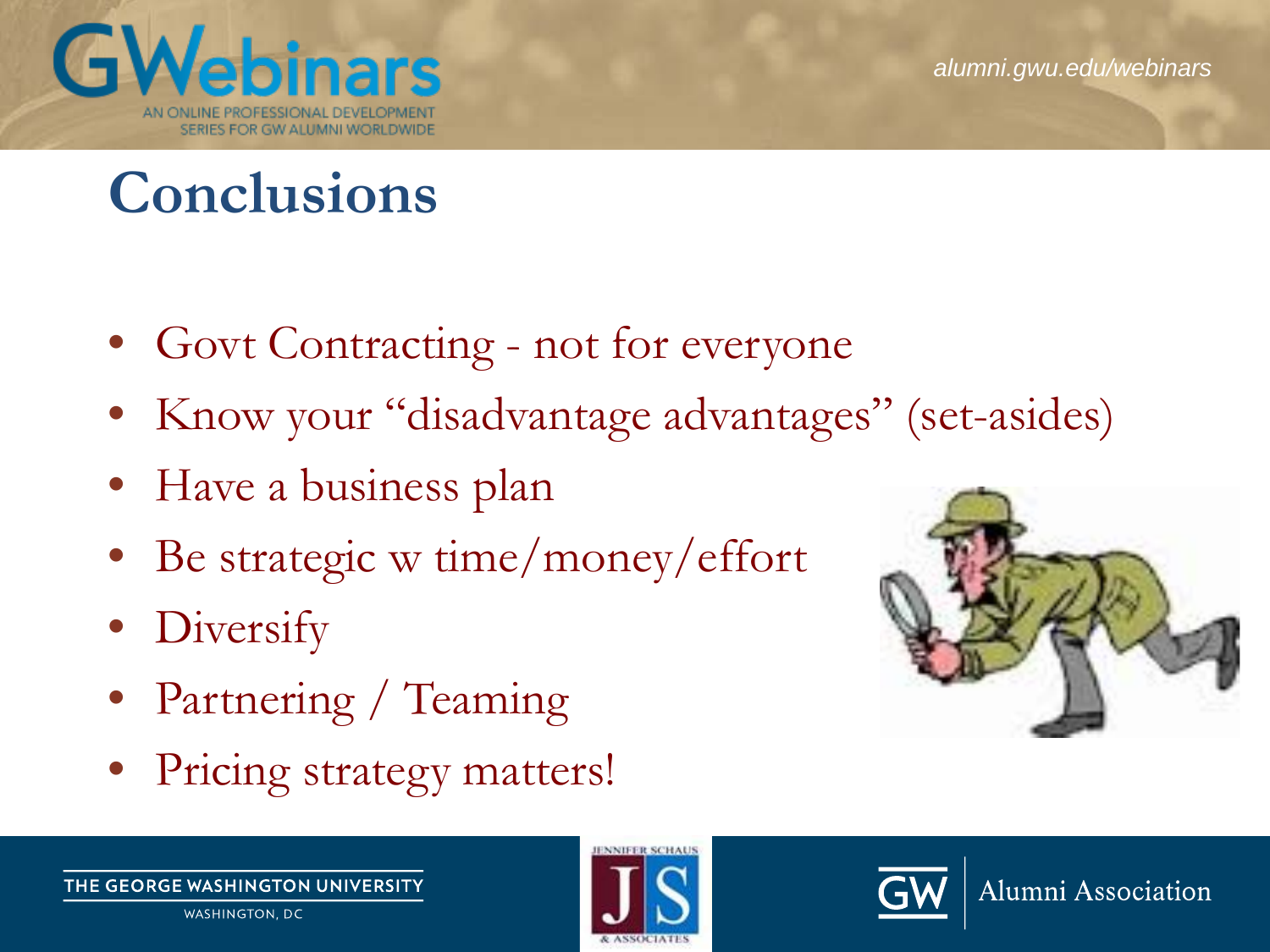Alumni Association

#### **Outlook**

**GWebinars** 

SERIES FOR GW ALUMNI WORLDWIDE

- Increased Competition
- Set-Aside focus
- Consolidation
- Increased M&A Mid-tier companies
- Teaming/JV/Partnering/Sub-Con = More Important





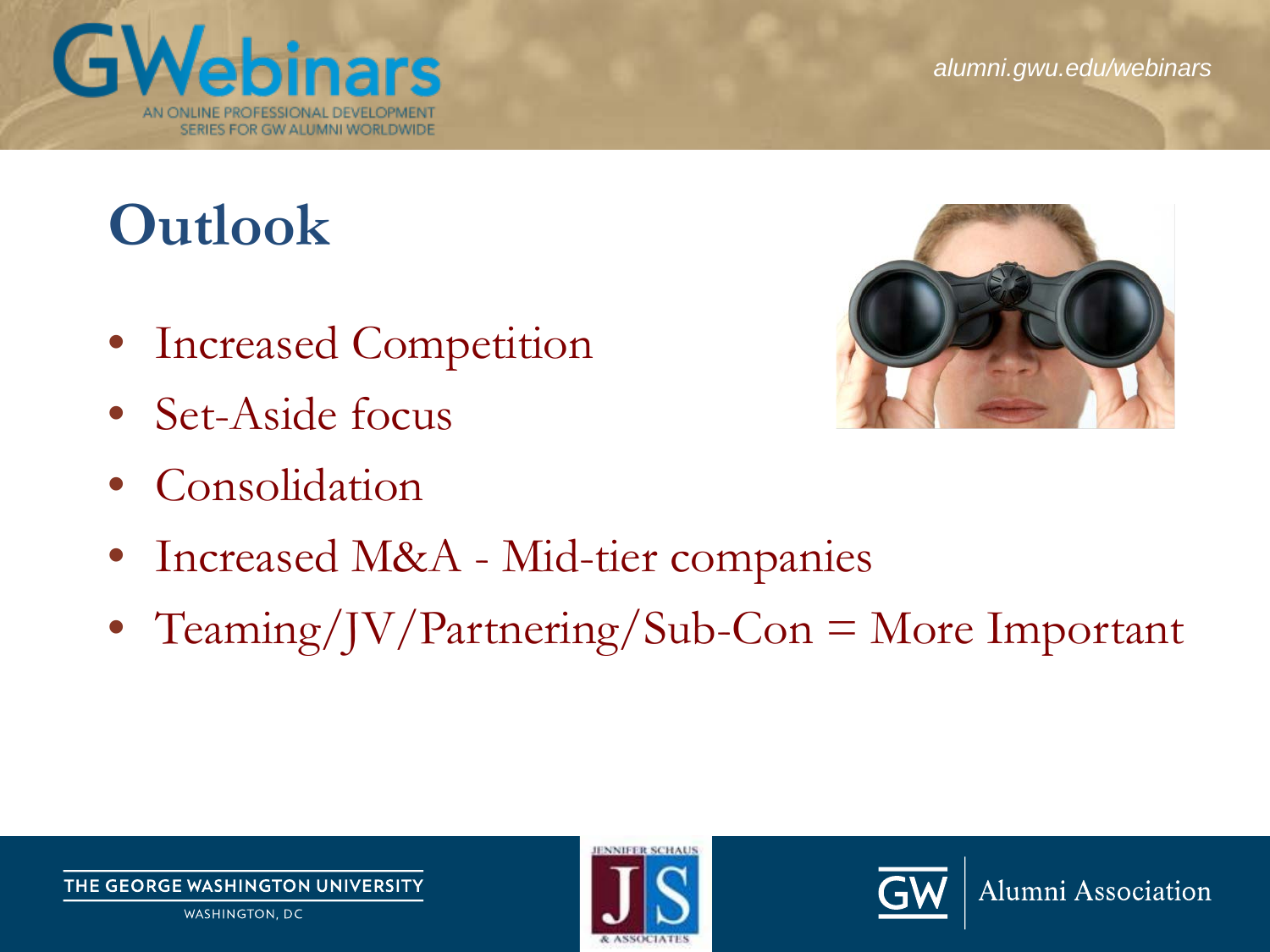#### **Outlook**

G

- **Interesting Marketplace**
- Ample public data

SERIES FOR GW ALUMNI WORLDWIDE

- Procurement & Budget Forecast
- Competitive Intel
- Cyclical Oct 1 Sept 30 w busy Q4
- Can be steady stream \$\$ once in the rotation
- Sub-Contracting Opportunities to get started







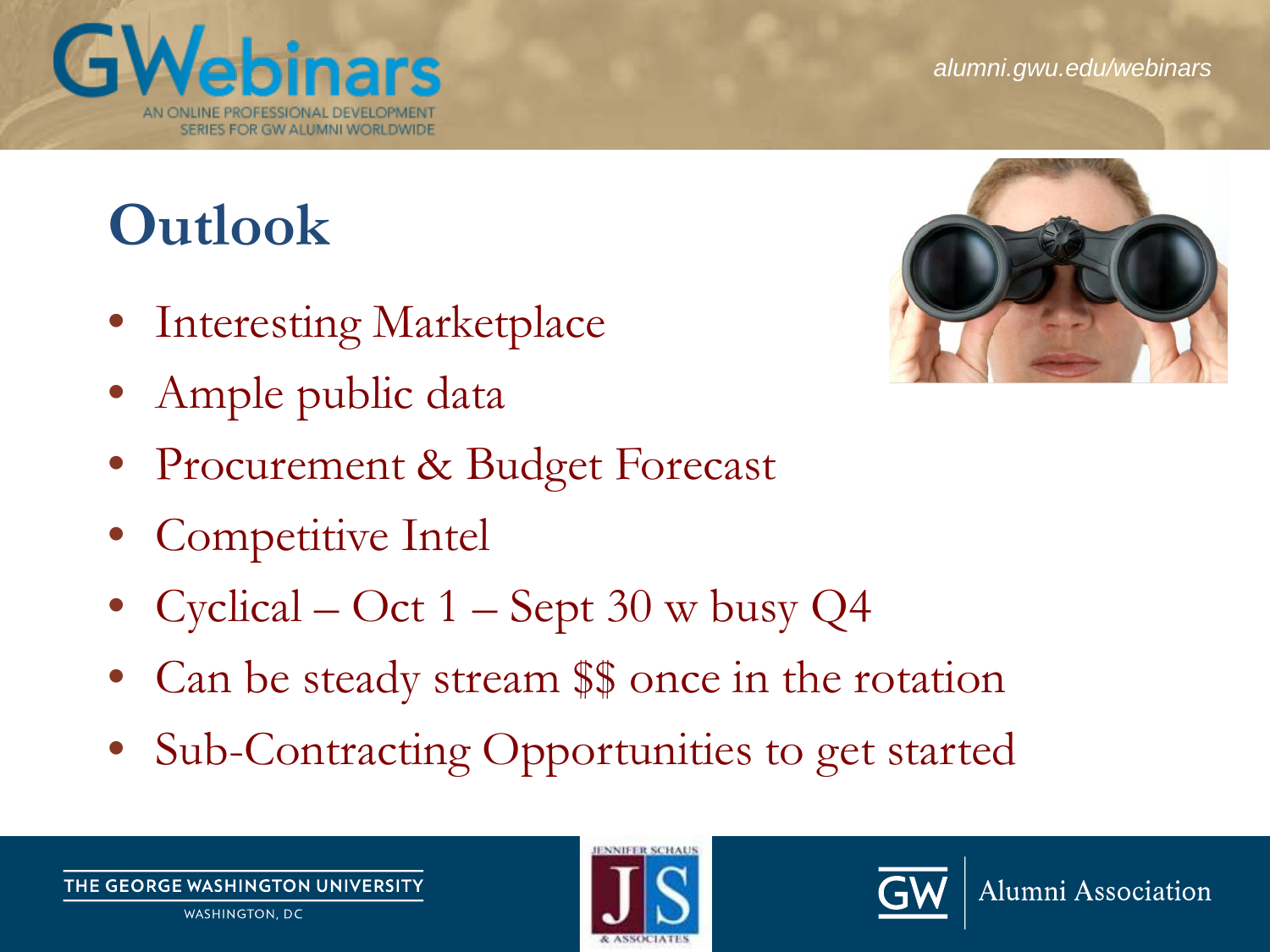

## **Helpful Websites / Resources**

#### **LPTA**

[http://www.acquisition.gov/far/html/Subpart%2015\\_1.html](http://www.acquisition.gov/far/html/Subpart%2015_1.html) <http://www.washingtonexec.com/2014/09/neal-couture-gwu-law-school-diagrams-govcon-procurement-landscape>

#### **FSSI**

<http://mbrt.net/2014/posts/ffsi.html> <http://www.gsa.gov/fssi>

#### **SET-ASIDES**

<http://www.sba.gov/content/small-business-procurement-scorecards-0> <http://www.acquisition.gov/far/current/html/FARTOCP19.html>

THE GEORGE WASHINGTON UNIVERSITY

WASHINGTON, DC



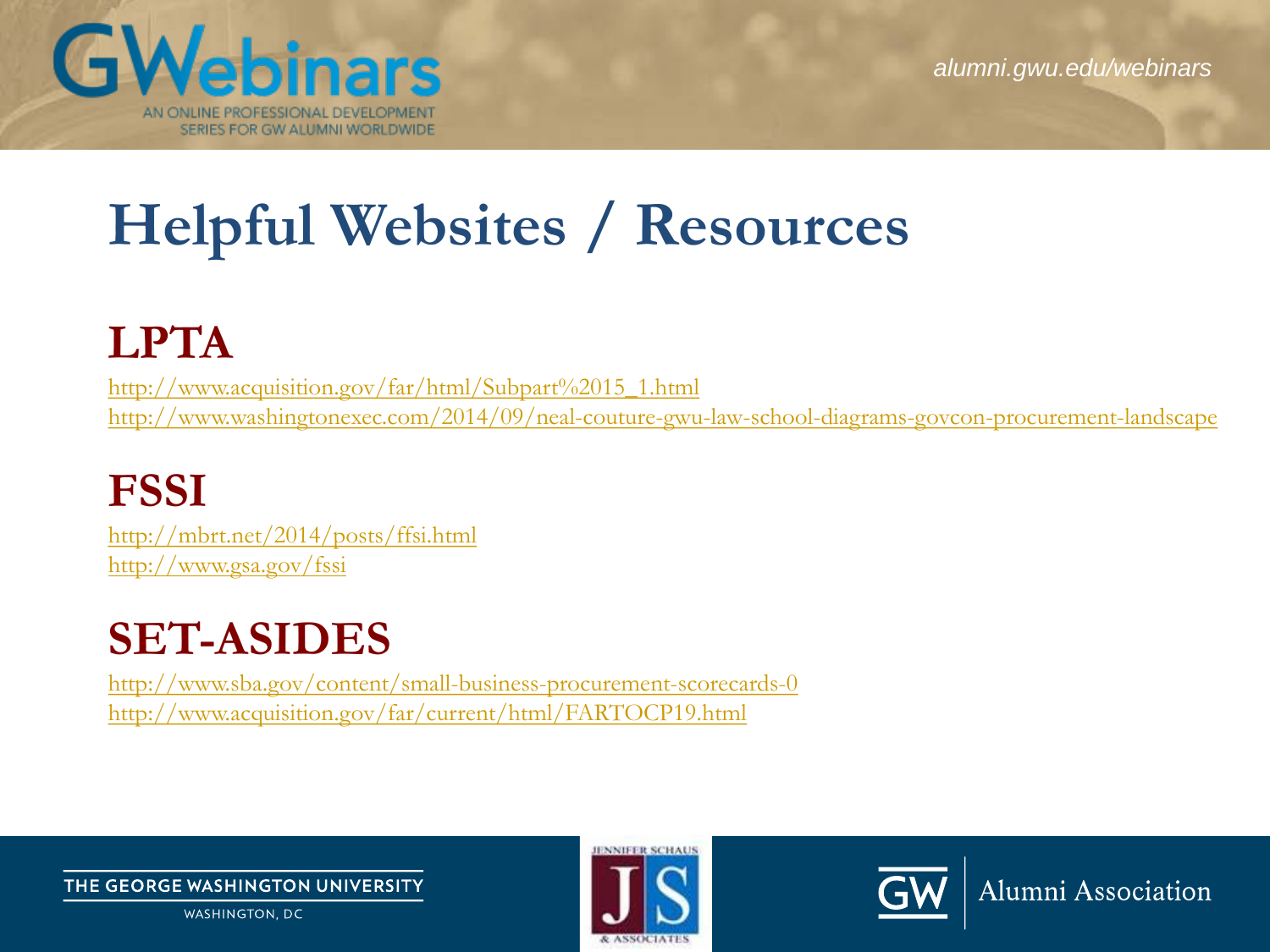

# **VII. Q & A**

THE GEORGE WASHINGTON UNIVERSITY

WASHINGTON, DC